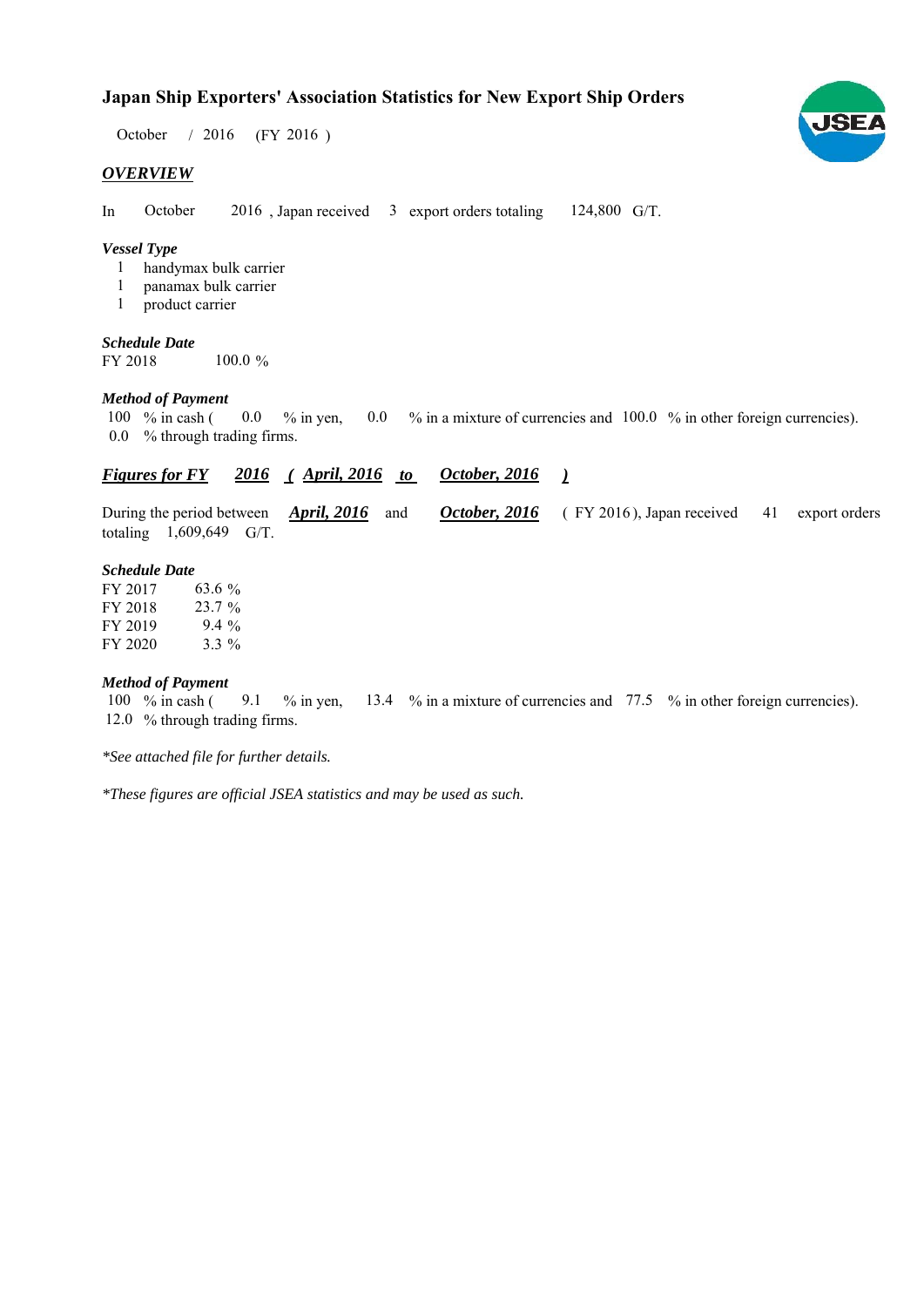#### New Export Orders Placed in October 2016 (FY 2016) Based on Fiscal Year

No. G/T No. G/T No. G/T No. G/T No. G/T No. G/T No. G/T No. G/T General Cargos 49 4,315,137 0 0 0 0 0 0 0 0 0 0 0 0 0 0 Bulk Carriers 1 232 9,138,799 13 522,150 7 301,700 3 115,100 5 175,500 2 80,400 30 1,194,850 43 1,751,950 Tankers 108 6,723,599 5 193,300 1 1,599 3 162,100 1 13,400 1 44,400 1 414,799 19 1,142,999 Combined Carriers 0 0 0 0 0 0 0 0 0 0 0 0 0 0 0 0 Others | 0 | 0 || 0 || 0 || 0 || 0 || 0 || 0 || 0 || 0 || 0 | Total | 389 20,177,535|| 18 715,450 8 303,299 6 277,200 6 188,900 3 124,800 41 1,609,649 62 2,894,949 FY 2016 / FY2015 (%) \* 156.6 9.5 21.0 17.8 12.4 3.6 10.4 \*\* 15.3 In CGT | | 9,502,859|| | 337,728| | 135,804| | 111,197| | 95,367| | 58,678| | 738,774|| | 1,266,546 Description Apr 15 to Mar 16 Apr 16 to June 16 July 2016 August 2016<br>No. | G/T No. | G/T No. | G/T No. | G/T September 2016 October 2016 Apr 16 to Oct 16 Jan 16 to Oct 16

*Figures for shipbuilding orders of 500 G/T and over for export as steel vessels placed with JSEA members are covered.*

\*FY 2015/FY2014

\*\*Calendar Year 2016

JSEA (November 2016)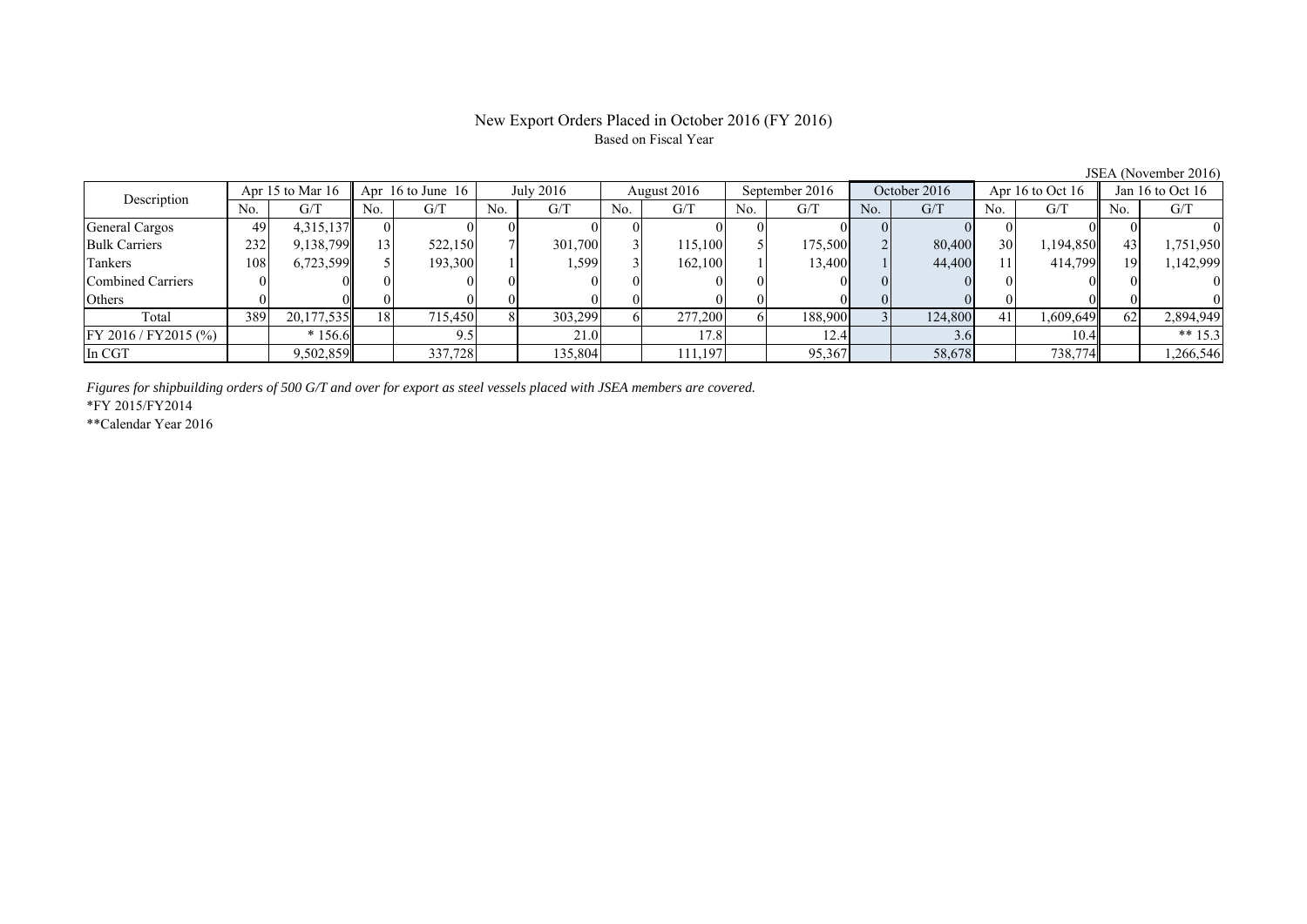## Export Ships Delivered in October 2016 (FY 2016) Based on Fiscal Year

| Description             | Apr 15 to Mar $16$ |           | Apr 16 to June 16 |           | July 2016 |         | August 2016 |          | September 2016 |           | October 2016 |         | Apr 16 to Oct 16 |           | Jan 16 to Oct 16 |            |
|-------------------------|--------------------|-----------|-------------------|-----------|-----------|---------|-------------|----------|----------------|-----------|--------------|---------|------------------|-----------|------------------|------------|
|                         | No.                | G/T       | No.               | G/T       | No.       | G/T     | No.         | G/T      | No.            | G/T       | No.          | G/T     | No.              | G/T       | No.              | G/T        |
| General Cargos          | 161                | 1,018,573 |                   | 172,334   |           | 9,929   |             | 7,341    |                | 144,285   |              | 75,036  |                  | 408,925   |                  | 800,441    |
| <b>Bulk Carriers</b>    | 252                | 9,860,726 | 55                | 2,213,759 | 12        | 445,605 | 18          | 581,107  | 21             | 929,516   | 14           | 509,086 | 120 <sub>1</sub> | 4,679,073 | 209              | 8,362,962  |
| Tankers                 | 22                 | 801,222   |                   | 469,503   |           | 141.804 |             | 19,361   |                | 47.995    | $\Omega$     |         |                  | 678.663   | 26               | 1,215,428  |
| Combined Carriers       |                    |           |                   |           |           |         |             | $\Omega$ |                |           | $\Omega$     |         |                  |           |                  |            |
| Others                  |                    | 156.815   |                   |           |           |         |             | $\Omega$ |                |           |              |         |                  |           |                  | 147,546    |
| Total                   | 294                | 1,837,336 | 66                | 2,855,596 | 16        | 597,338 | 21          | 607,809  | 23             | 1,121,796 | 15           | 584,122 | 141              | 5,766,661 | 252              | 10,526,377 |
| $FY 2016 / FY 2015$ (%) |                    | $*100.6$  |                   | 125.3     |           | 38.4    |             | 97.1     |                | 113.0     |              | 82.4    |                  | 93.5      |                  | ** $104.3$ |
| In CGT                  |                    | 5,728,124 |                   | .337.212  |           | 289,199 |             | 323,703  |                | 491,029   |              | 283,407 |                  | 2,724,550 |                  | 5,060,575  |
|                         |                    |           |                   |           |           |         |             |          |                |           |              |         |                  |           |                  |            |

*Deliveries of new shipbuilding orders of 500 G/T and over for export as steel vessels placed with JSEA members are covered.*

\*FY 2015/FY2014

\*\*Calendar Year 2016

JSEA (November 2016)